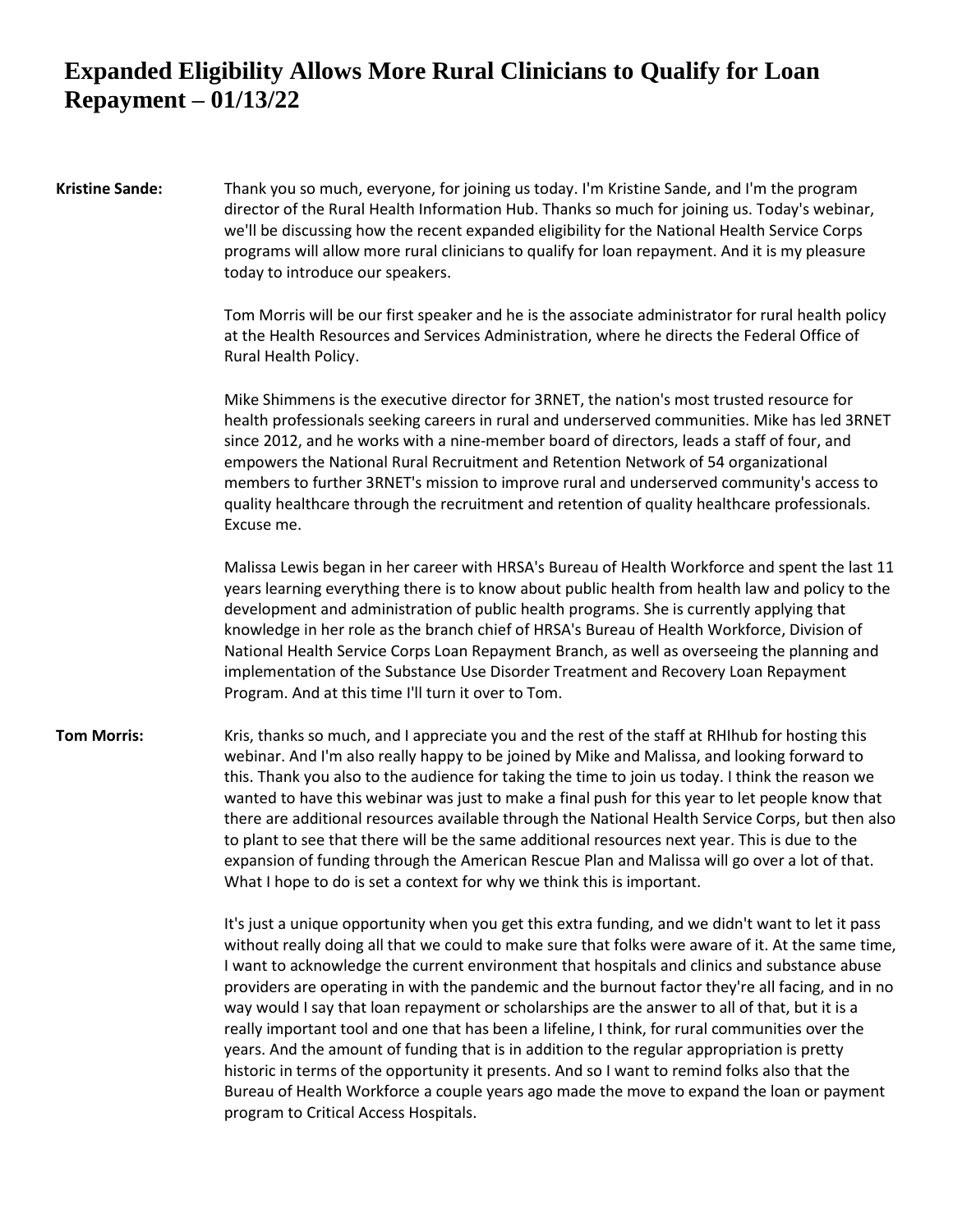I think that was a great development because it recognized that CAHs are primarily outpatient focused entities, and so shared a lot of similarities with all the other entities that tend to benefit from the program. Now, of course, one of the challenges that CAHs faced is that just by virtue of having some providers at the CAH meant that they did not necessarily have a very high HPSA score. And there's been such demand for this program over the years, that during regular years when there's just a general appropriation, the qualifying HPSA score tends to be fairly high.

That meant that many of the CAHs were newly eligible beginning about 10 years ago, or less than that. They really couldn't benefit from this because their clinicians by and large couldn't qualify. Well, that goes away when you get the extra funding. The qualifying HPSA scores, Malissa will explain, went down considerably last year. And this puts the program much more within reach of clinicians who maybe previously were working in a facility that just was still underserved, but wasn't underserved enough given the level of funding and the demand.

I think that what we want to do is make sure that people are aware of this unique funding and this unique time in terms of the opportunity. Today we're here to talk about the National Health Service Corps, and we know that qualifying for loan repayment means you have to be in a shortage area and that you have to comply with the requirements around the sliding fee scale. And those are no easy things. In terms of the HPSA status and whether it's an eligible site or something, that's an important issue in this, but not one I necessarily would say we want to get bogged down in today.

I think the important thing today is really to focus on those folks who are already certified to host a National Health Service Coprs scholar, and then really encourage them to consider applying for it. And if you're an association rep or you work with hospitals and clinics, can you help us get the word out? Because we've got till February 3rd to really make sure that folks take advantage of this. And in particular, the rural challenges in terms of workforce recruitment and retention are so great that I'd feel like we weren't doing our job if we didn't do all that we could to make sure that everybody knew it was out there and that they were able to take advantage of it, because these opportunities don't come along too often. But having said that, that's like the short term challenge.

I think the longer term thing we really want to do is to think about what we can do for next year. How do we get more sites qualified to host a National Health Service Corps loan repayment and then how do we make sure everybody that could benefit from this in rural communities is aware of it with enough time in advance so that they can do this, because this window will not last forever and we want to make sure that people are aware of it. And so I think that's the opportunity we have. I don't want to spend a lot of time talking. I think Mike can help put this in context because of the work he does with 3RNET. Malissa and her staff can work through a lot of the nuts and bolts. My main hope was just to really impress upon folks the unique opportunity that we have to make sure that rural gets its fair share of support through the National Health Service Corps program.

And while it won't address all the challenges the clinicians are facing out there, it will address one, and that is the debt burden that many providers have coming out of their training. And so anything you all can do to help us get the word out, anything you can do to convince clinicians to apply, we would greatly appreciate it. The other side effect of this is the more demand that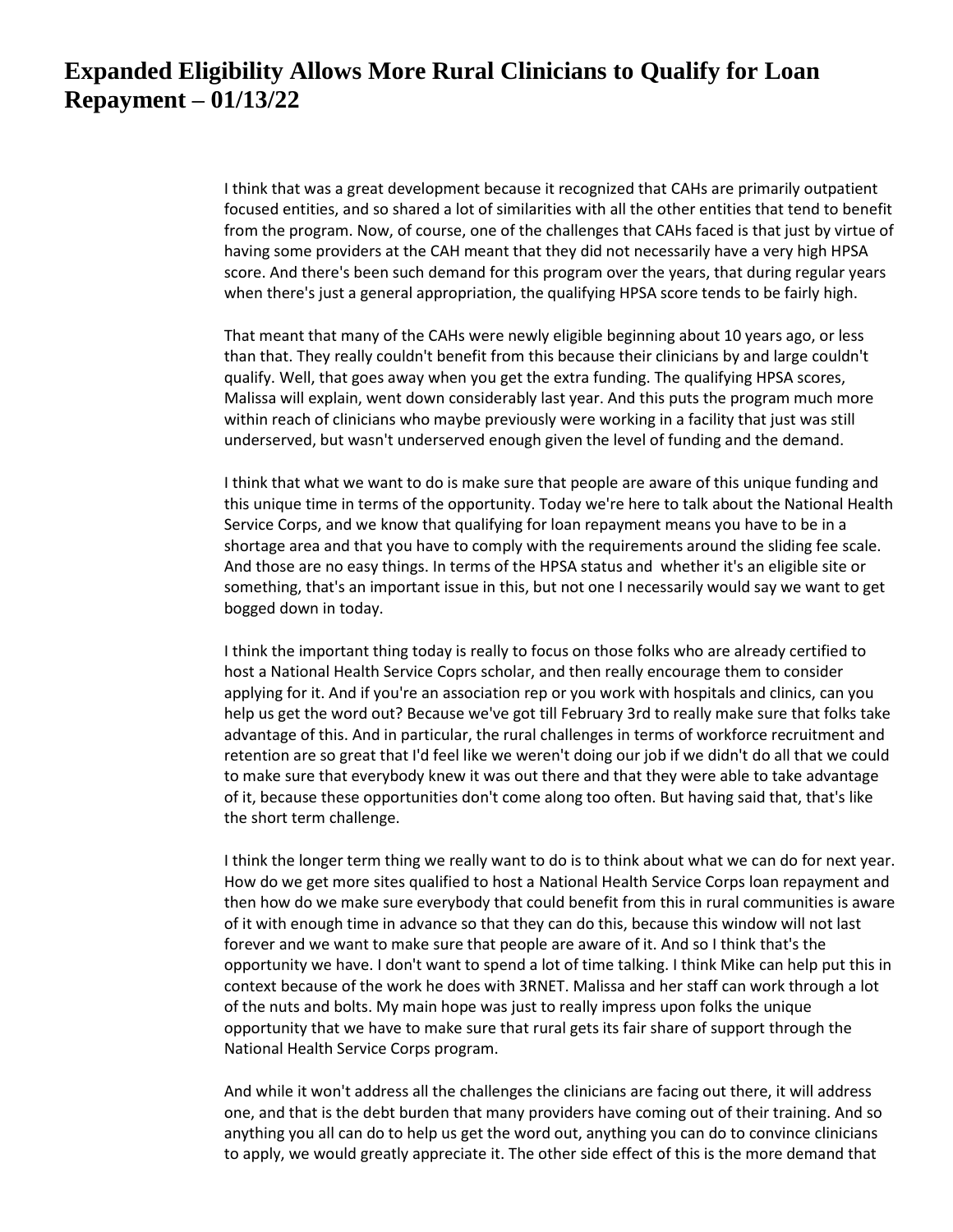we show for it, the more policy makers will understand how important this program is. And maybe we can get to a place where it's not a one-time only opportunity, but is an every year opportunity where the qualifying HPSA score is more attainable for the broad range of providers. So again, thanks for the opportunity, Kris, to get the word out this year, and I'll turn it over to Mike.

**Mike Shimmens:** All right. Thank you so much, Tom. And again, I echo your thanks to Kristine for hosting today and also for being on this panel with yourself and Malissa, who I've not met in person yet, but I certainly am looking forward to her presentation as well. Of course, the 3RNET has been deeply involved with the Federal Office of Rural Health Policy and BHW for many, many years dating back to the mid-nineties and have enjoyed that support for all this time, working primarily and deeply with safety net providers throughout the country, primarily rural and underserved. And certainly this relationship is been very much appreciated and grown over the years to a point where we feel this is just a really good point for us. And I think that 3RNET has a mission to serve in this space to really try to reach out and help all rural facilities that are seeking health professionals in every way that we can.

> The National Health Service Corps is what I would consider basically a bedrock or basically a program that has to be there. I realize that not everybody has qualified for that over the years. Certainly it has not been for everybody because of the things Tom just described. However, there are periods of time where we have had deeper funding and more reach in that. One of them was about 10 years ago, maybe 12 years ago now with the ARRA funding around 2008 to 2010. If you were working in healthcare and with safety net facilities in that time, you realize that the National Health Service Corps had additional funding at that point and did use that to apply to lower HPSA scores. Matter of fact, I think there were HPSA scores as low as three to zero that were being funded at that time period.

At that time we were also encouraging everybody to apply. Now, since that time, not only has with this additional funding now, the scores are going to be a lot lower on the HPSA side, but also the number of professions has increased greatly when you talk about the breadth of the National Health Service Corps in some of the substance abuse things especially that are going on in these loan repayment programs. So very excited about additional funding for all of the program, especially those newer reaches as well. So appreciate the opportunity to that. I think that all of the 3RNET in our work greatly support the core in anything we can do to make sure that every Rural Health Clinic, every Critical Access Hospital, every treatment center, anybody that has eligible professionals go out there and really push the next three weeks to get that done for this year.

As Tom said, then that cycle will open again to get more sites certified. That is something the corps has been asking us to do for a long time. Many of our primary care offices focus on that year round, but certainly when that window opens, we want to make sure that you understand that this is going to be a unique opportunity. Again, 10 or 12 years ago, so it doesn't happen all the time. So this is a great opportunity to, I think, reach into the health professionals you're working with and use this as a retention tool. As Tom said, it is an unprecedented difficult time right now for health professionals. COVID has put a layer on top of already what was a complicated job and a hard job, and this is just another way say, "Okay, maybe we can use this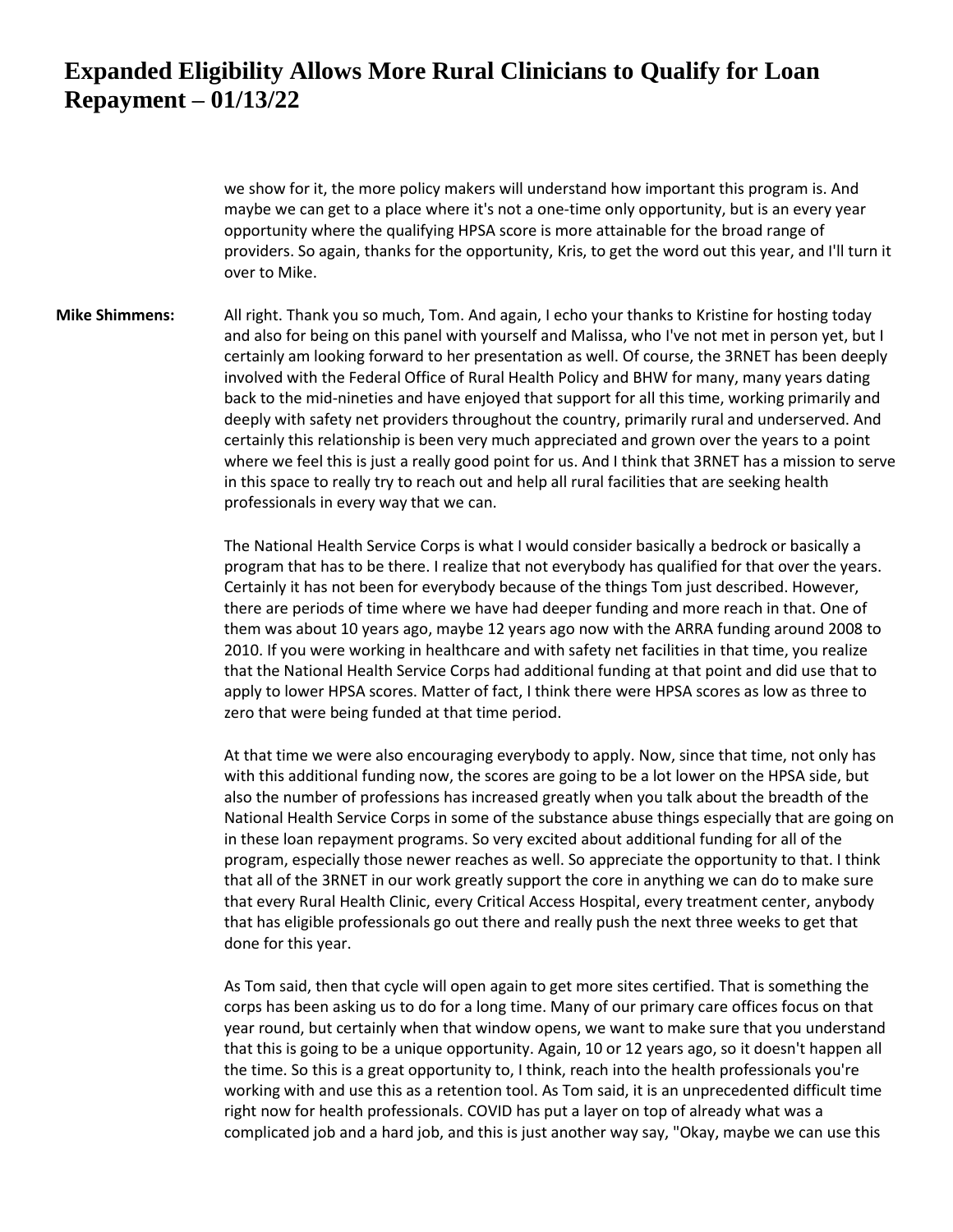as a retention tool for those that are working for us." The number of health professionals that are dropping out of the labor force is definitely being noted.

We at 3RNET are seeing it. We have an unprecedented number of jobs posted on our site and a very dwindling amount of health professionals coming in looking for them. That is not unique to the country, as we all know, and across a lot of professions, but certainly in health. So every tool that we have, we need to take advantage of, and this is a great tool that I think that we definitely want to take advantage of not only for this immediate cycle, as Tom has described, but also going forward. So with that, I wanted to say I appreciate the opportunity. I do hope that all of view reach out to the communities you work with, the rural markets and employers that you work with, those safety net facilities. Encourage them if they are a qualified site for this year to make sure they look at every health professional that may be qualified that has loans and reach out to try to get them applying for this year.

And then if they are not, certainly know when that cycle opens later this year, that they really need to make sure that they get on that and use every resource they can to get those applications filled out because that will make a big difference in using the corps as what it is, again, which is a bedrock program. It will definitely help you over the long term. Also, it does help you even look at other state programs that are available. Sometimes if you're making yourselves eligible for the National Health Service Corps, it also helps you with your state funding and programs as well. So I'll leave it there.

I know we want to hear from Malissa, who has all the important, good stuff to hear, but I do want appreciate and thank Tom again for having asking me to be here. I'll be around for questions later, of course, if any comes up as well. You can always look at 3RNET on 3RNET.org. That is probably the tool that most people recognize us from. I also want to make sure that I point out, and I'm sure Malissa will cover as well, the workforce connector, health workforce connector at the National Health Service Corps runs and is eligible for. So please use all the tools that you have. You're going to need every one of them. And we appreciate the opportunity to talk to you today. Thanks, Tom.

**Malissa Lewis:** All right. Well, thank you everyone for being here today to learn more about the National Health Service Corps loan repayment programs that are available for the FY 2022 application here. My name is Malissa Lewis and I serve as the chief of the loan repayment programs for the National Health Service Corps and the STAR, which is the substance use disorder treatment and recovery loan repayment program. Today, I'm also joined by a few program experts that will assist with answering questions after we get into the details about the loan repayment programs. Next slide, please.

> So today we're going to cover some information about the Bureau of Health Workforce, the National Health Service Corps loan repayment programs. And here you see that we have three National Health Service Corps loan repayment programs and a non- National Health Service Corps loan repayment program, which is our substance use disorder treatment and recovery loan repayment program. And then we're going to get into some important reminders. These are generally tips to assist you with successfully submitting your application by the application deadline. Next slide, please.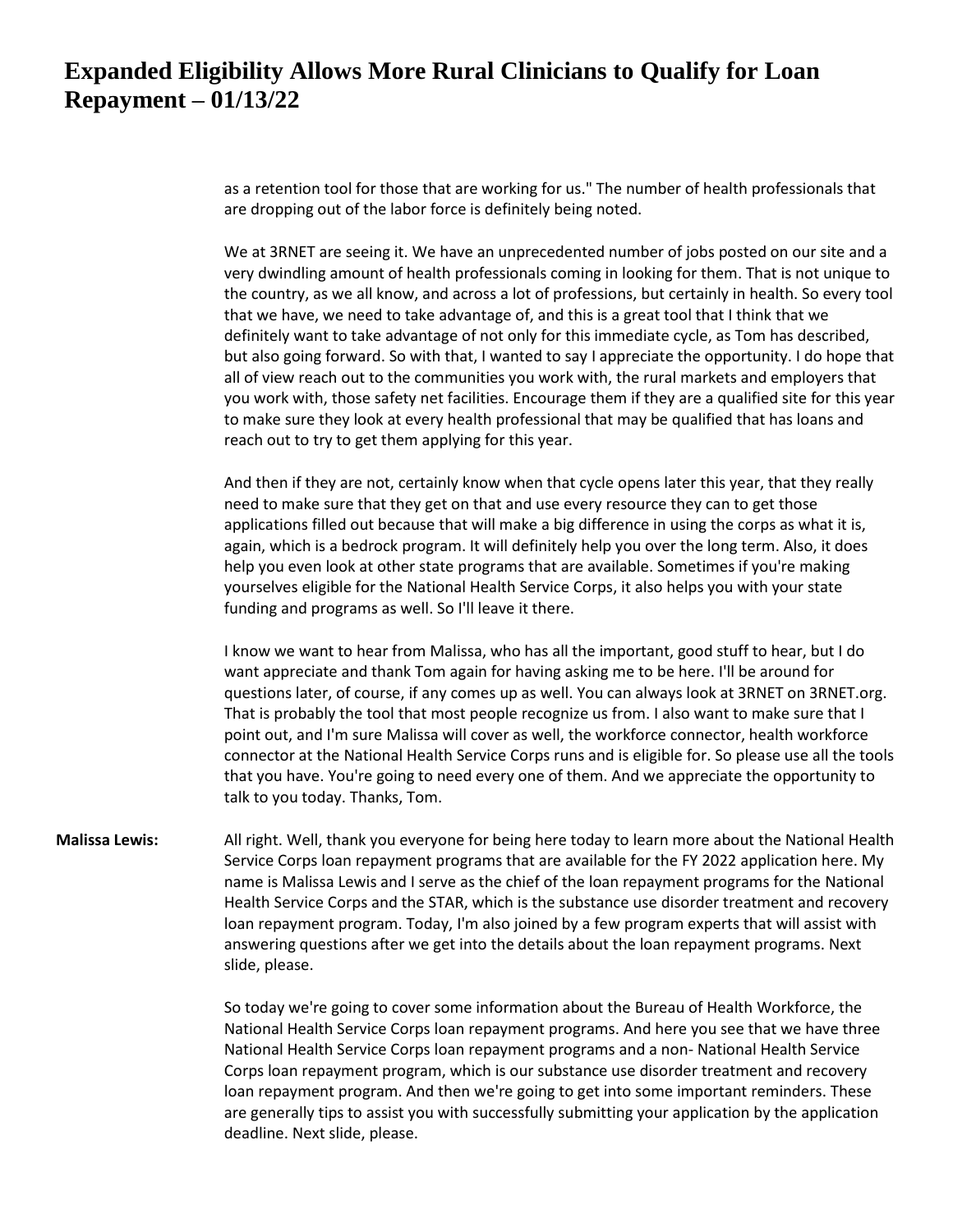So let's talk first about the Bureau of Health Workforce. The Bureau of Health Workforce falls under the health resources and services administration, which is known as HRSA. Our bureau works to improve the health of underserved populations by strengthening the health workforce and connecting skilled professionals to communities in need. About 28% of BHW's funding supports the National Health Service Corps and other programs that improve the distribution of health professionals in underserved areas. Next slide, please.

So let us now do a bit of a highlight about the National Health Service Corps as a program in general. So the National Health Service Corps has both loan repayment and a scholarship program. As I mentioned earlier, we have three loan repayment program, one scholarship program, and a hybrid between our scholarship and the loan repayment program, which is known as our student to service loan repayment program. The National Health Service Corps currently have just under 20,000 NHSC clinicians who care for more than 21 million Americans.

About 60% of the National Health Service Corps clinicians serve in HRSA funded health centers. And almost one in three of our clinicians provide care in rural communities. So this really illustrates the impact that the National Health Service Corps has passed since its inception. We're also happy to announce that we are approaching our 50th anniversary. So this is really a testament of how far we have come as a program and the impact that we continue to make. Next slide, please.

So we will now dive a little deeper into the respective loan repayment programs, starting things off with our traditional loan program, which is known to most as our two year loan repayment program. Next slide, please. So, as I mentioned earlier, we have three National Health Service Corps loan repayment programs. The first is our traditional or two-year loan repayment program, which works to recruit and retain medical, dental, and mental behavioral health clinicians in underserved areas.

The second program is our National Health Service Corps substance use disorder workforce loan repayment program. Now this program is relatively new. It was launched in FY 2019, and it works to recruit and retain medical, nursing, and behavioral mental health clinicians to provide evidence-based substance use disorder treatment and counseling in underserved areas.

The third program is our National Health Service Corps rural community loan repayment program. Now this program is also relatively new and is one of our substance use disorder workforce loan repayment program that was launched in fiscal year 2019. It was launched in collaboration with our Federal Office of Rural Health Policy, and it works to recruit and retain medical, nursing, and behavioral mental health clinicians to provide evidence-based substance use disorder treatment and counseling specifically in rural underserved units. Next slide, please.

Now here we do want to highlight our FY 2021 National Health Service Corps loan repayment program applications and awards that remain. Now in listening to both Mike and Tom, you would've heard that in fiscal year 2021, as a result with the additional funding that we received, we were able to actually fund all eligible loan repayment applicants. So everyone who submitted an eligible application that was reviewed and determined to be eligible for an award received that award. From our traditional two year loan repayment program, we received an excess of 5,900 applications, and we awarded 5,050 clinicians who were deemed to be eligible.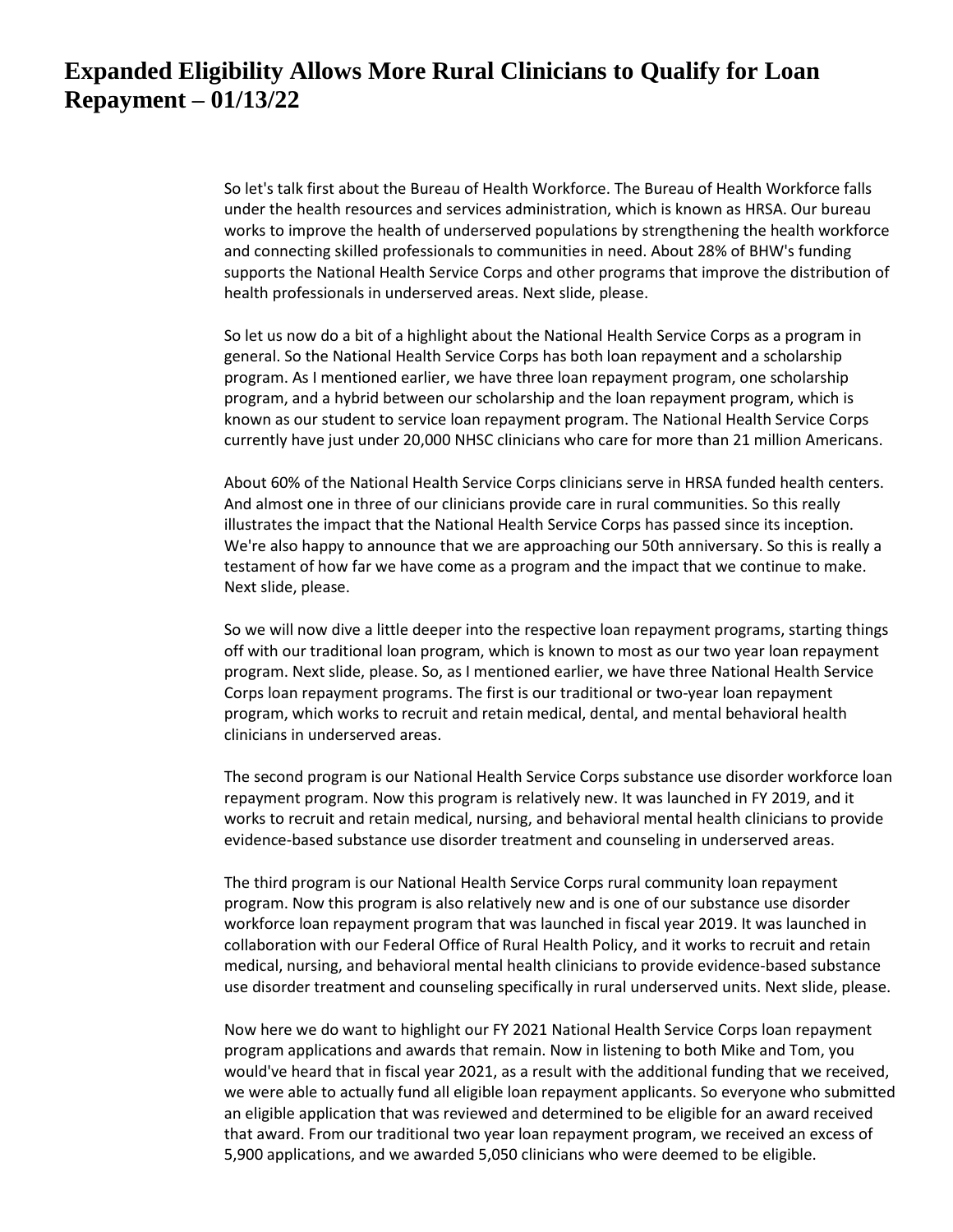From our substance use disorder workforce loan repayment program, we received 1,091 applications and made 900 awards. From the rural community loan repayment program, we received 690 applications and made 603 awards. So I really want to pause here on our rural community loan repayment program, because from this data we dissected from fiscal year 2019 to present, to really get an idea of the trends that we were seeing in the rural community loan repayment program.

And one thing that we have seen and are very happy about is the constant increase in applications that came from our rural clinicians. So we highly encourage everyone who is on the call, who knows of someone who would like to apply for our rural community loan repayment program, who may not have yet started an application or have an application in progress, please consider applying. We have some great trends in the rural community loan repayment program. We definitely want keep that up for a fiscal year 2022.

The fourth program that's highlighted here is our substance use disorder workforce loan repayment program. Now this was a brand new program that was launched in fiscal year 2021. As you can see here, it was highly competitive. We received over 3,100 applications, and as a result of the funding that was available, we were able to make 255 awards. So again, we use this slide to show a snapshot of the FY 2021 applications that we received and the number of awards that we made based on those applications. Next slide, please.

Now I want to go over the general eligibility requirements for our National Health Service Corps loan repayment programs. So for the three programs that we will be discussing, just keep in mind that these are the general eligibility for those three specific programs. So first you must be a United States citizen or national who is currently working or have applied to work at a National Health Service Corps approved site. You must have unpaid government or commercial educational loans and are licensed to practice in the state in which your employer is located.

You must also be a licensed clinician in one of the eligible disciplines that is listed here. Now I'm not going to read all of the disciplines, but I will highlight a few. So some of the eligible disciplines that are eligible for our two-year loan repayment program, the substance use disorder workforce loan repayment program, or our rural community loan repayment program are physicians, nurse practitioners. We do have our registered dental hygienists, licensed clinical social workers, substance use disorder counselors, and specific to our rural community loan repayment program are the nurse anesthetists.

So if you are one of any of these disciplines noted here, you would be eligible to apply to one of our national service for loan repayment programs. I do want to add that there are some disciplines that are excluded from the respective programs, but I will get into that as we go through the remainder of the slides. Next slide, please. So we will now do a deeper dive into our original loan repayment program, and just give you an idea of the funding limits and how we work with the HPSAs regarding that program. Next slide, please.

So for our traditional loan repayment program, there is up to \$50,000 in loan repayment award for two years of full-time service commitment. Now, with this specific program, we measure need by the HPSA score of the site in which you are working, that you will apply with your application. So the higher the HPSA score, the higher the need. So for example, if you are at a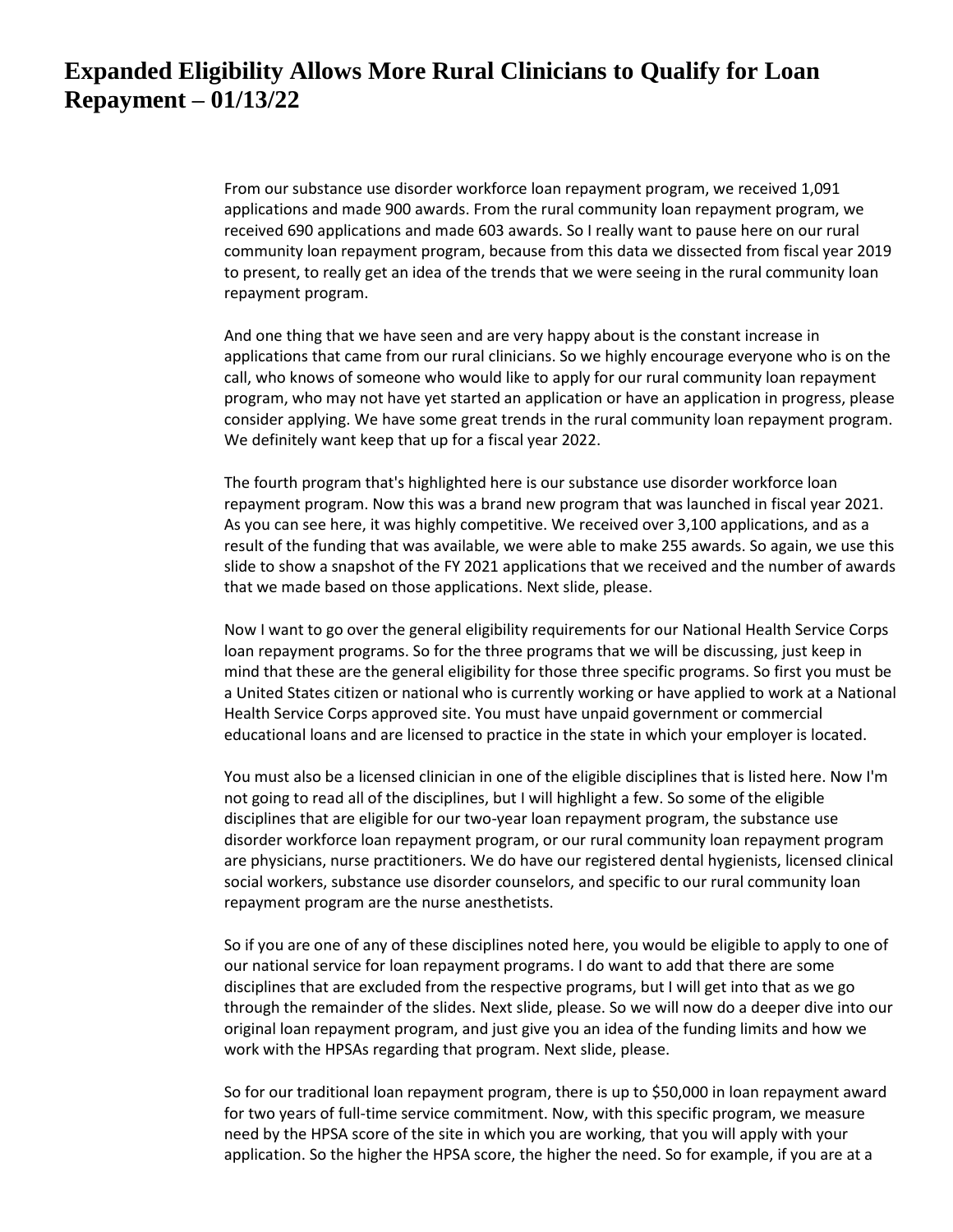site with a HPSA score of 25, that area will be considered to have a higher need than a site with a HPSA score of three. However, we do want to iterate that due to the increase in funding that the National Health Service Corps received, regardless of whether you are working at a site with a HPSA of 26 or 25, or at a site where a HPSA of three or two, you will receive an award as long as your application is deemed eligible for that award.

To also confirm, in fiscal year 2021, we were actually able to fund clinicians who were working at a site with a HPSA score of three. That is the lowest HPSA score that we receive in the FY 2021 application pool. And as a result of the additional funding, we were able to award those commissions. So please, if you are working at a site that may not have been competitive in prior years because the HPSA score may have been lower than a 14 or so on, we do encourage you to apply for fiscal year 2022. You will be in range for an award given the additional funding. Next slide, please.

The next program that I'm going to provide a bit more details on is our substance use disorder workforce loan repayment program. Next slide, please. So this program awards up to \$75,000 for three years of full-time service commitments. Applicants to this program must be trained and licensed to provide substance use disorder treatment at NHSC substance use disorder treatment facilities. One of the things that I want to highlight here is that dentists and dental hygienists are not eligible for this program. However, dental and dental hygienists can consider applying to our traditional two-year loan repayment program. Next slide, please.

And the third National Health Service Corps program is our rural community loan repayment program. Next slide, please. Now this program awards up to \$100,000 for three years of fulltime service commitments. Similar to our substance use disorder workforce loan repayment program, applicants must be trained and licensed to provide substance use disorder treatment at a national health service for approved rural substance use disorder treatment facility.

Additionally, similar to our substance use disorder workforce loan repayment program, dentists and dental hygienists are not eligible to apply to rural community loan repayment program. Another fact that I want to highlight about this program is that if you are a clinician working at a site that is considered a consortium of our Federal Office of Rural Health Policy on a grantee over our Federal Office of Rural Health Policy, you are in line for funding priority. All clinicians who apply to our rural community loan repayment program and are working at a grantee or a consortium member of the Federal Office of Rural Health Policy will receive funding priority. Next slide, please.

So before I wrap up the program specific details of our loan repayment programs under the National Health Service Corps, I do want to take an opportunity to just go over a snapshot of the comparison of these programs. So if you are considering applying and you're not quite sure which program I want to apply to, or which program I'm eligible for based on my specific discipline, this slide gives you that snapshot of information to make you make that decision. So you're going to see here that we have the three loan repayment programs that you can apply to for FY 2022.

The disciplines that are eligible for all three programs are listed in the second row of this chart. And then from there, you can see the discipline specifics to the respective program. So for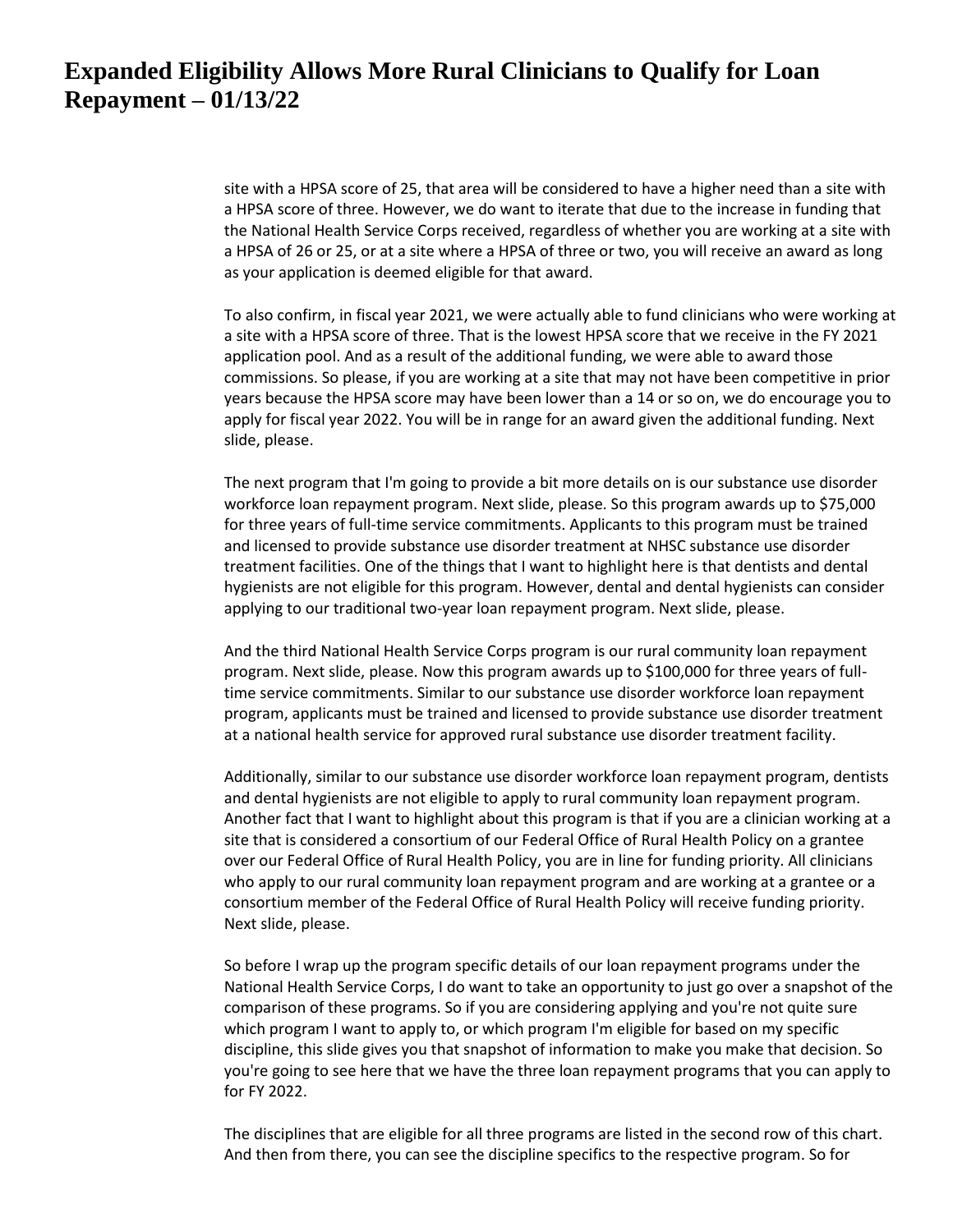example, as I mentioned earlier, dentists and registered dental hygienists can only apply to our two-year loan repayment program. Substance use disorder counselors, pharmacists, and registered nurses are eligible to apply to both our substance use disorder workforce loan repayment program and the rural community loan repayment program. However, they're not eligible to apply to our traditional two-year program.

Our certified registered nurse anesthetists are eligible to apply to our rural community loan repayment program, but they're not eligible to apply to either substance use disorder workforce loan repayment program, neither our two year loan repayment program. So those are a few nuances that we should keep in mind. The award amounts are also listed here. But one thing that I want to highlight for the award amounts is that you can either do a full-time service commitment or a part-time service commitment. And the award limits are noted here based on the contract site that you need to select.

The service commitment is either a two-year service commitment or a three-year service commitment. And then last but not least, the type of site that you must be working at based on the program that you select within your application. So please use this as a big snapshot that gives you the program eligibility for the respective programs under the National Health Service Corps. Next slide, please.

All right. So application tips and reminders. We encourage everyone to please submit your applications by Thursday, February 3rd, 2022, 7:30 Eastern Standard Time. You must include all required documentation in your application. Please make sure that your loan information includes your name, account number, loan balance, and interest rate information. It's also very, very important that you coordinate with your site point of contacts to ensure that they complete the required employment verification before the application submission deadline, because you will not be able to submit your application until your employer verifies the employment. You should also unlock or unfreeze your credit reports because we will use this to confirm your outstanding educational balance. Next slide, please.

We also want to highlight that we do have some additional application help that in the very near future, we have all day online question and answer sessions that starts from 9:00 AM and runs through 5:00 PM on the days that are noted here, January 14th, the 18th and February 1st. And during these sessions, really have an opportunity to log in using a customized Zoom link and chat one on one with National Health Service Corps staff members who will be on standby to assist with all the questions that you have that can assist with submitting your applications. Next slide, please.

This is my contact information. You can also connect with us through the customer care center, Monday through Friday, 8:00 AM to 8:00 PM, except federal holidays. You can also connect with NHSC via the web at NHSC.HRSA.gov. We also have our virtual job fair that you can get information on that is noted here. We also have a health workforce connector that Mike mentioned earlier, and this is where you can really go and get an idea of the approved and active National Health Service Corps sites and open positions that are available at these sites. Through our health workforce connector, you can also create the participant profile where you can include information about your profession, and also look at our site profiles as well on the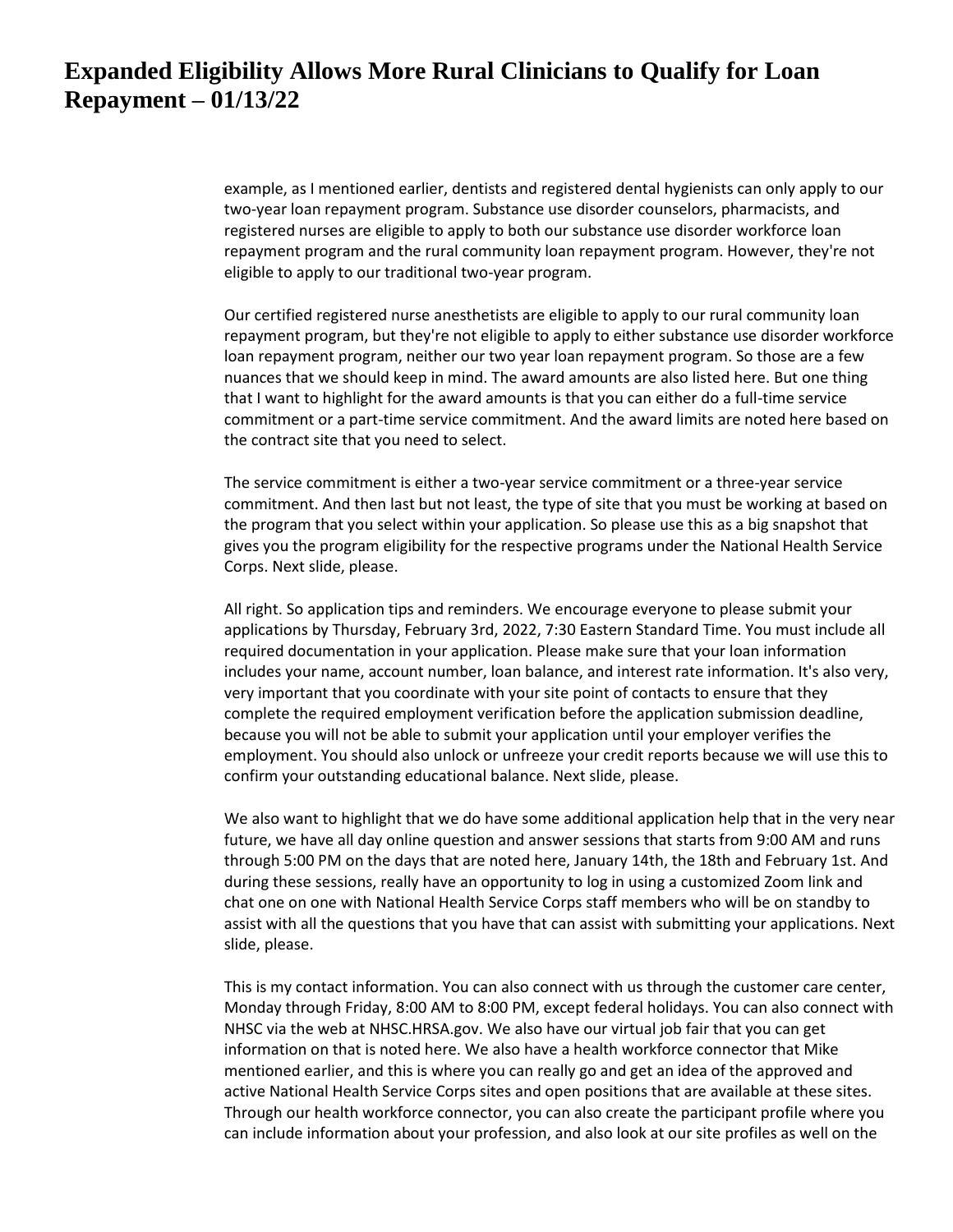health workforce connector. You can also connect with us via social media, Facebook, Twitter, and LinkedIn. Next slide, please.

And that brings me to the end of my overview of the National Health Service Corps loan repayment opportunities that are available for FY 2021. Before we take questions, I do want to go over some key points. Just a reminder that the application deadline is February 3rd, 2022, 7:30 PM Eastern time. Please utilize all of billable resources, including our all day TA sessions that are upcoming, so that you can have your additional questions answered so that you're able to submit your application by the respected deadline. Thank you all for your time today and we can now take questions.

- **Kristine Sande:** Great, and thank you to all of our speakers. And at this time we will open the webinar up for questions. So the first question is you mentioned there may be another window to apply this year. When would that be?
- **Malissa Lewis:** Thank you for that question. So that will be our FY 2023 application cycle that we anticipate to launch, I believe, the fall of 2022. Actual dates have not yet been finalized. So if anyone is interested in the FY 2023 application cycle, we encourage them to sign up for alerts on our website at NHSC.HRSA.gov.
- **Kristine Sande:** How is the HSPA score calculated?
- **Tom Morris:** I think for the purpose of this discussion, it's a provider to patient ratio, and there's some other factors in there. I think the best thing to do, if you're curious about your own HPSA score is contact your state primary care office. And there's a locator on the BHW website that will link you to your particular state's primary care office. They would be able to talk in detail about it. We could also follow up offline on it.
- **Kristine Sande:** How do you know if you are a National Health Service Corps approved site?
- **Malissa Lewis:** So to determine if you are a National Health Service Corps approved site, that might be first and foremost, encourage you to look on the health workforce connector. That will be able to tell you whether the site is active. And I believe the link for that is in our slides. So that will definitely be the first step. You can also contact your state primary care office, and they can give you information as well, if your site is not approved, how to go about the approval process.

#### **Kristine Sande:** What is the difference between SUD and rural LRP since both have to be approved SUDs?

**Malissa Lewis:** That's a great question because they're both set programs. So the substance use disorder workforce loan repayment program, so there are nuances there. So the award among, of course, [inaudible 00:34:42] right, so one offers 75,000 for payment service commitment while the other offers, or the rural community loan repayment program offers \$100,000 for a threeyear service commitment. In terms of the eligible disciplines, the rural community does have an additional discipline expansion that is eligible for that program, which is our nurse anesthetist that are not eligible for our substance use disorder workforce loan repayment program.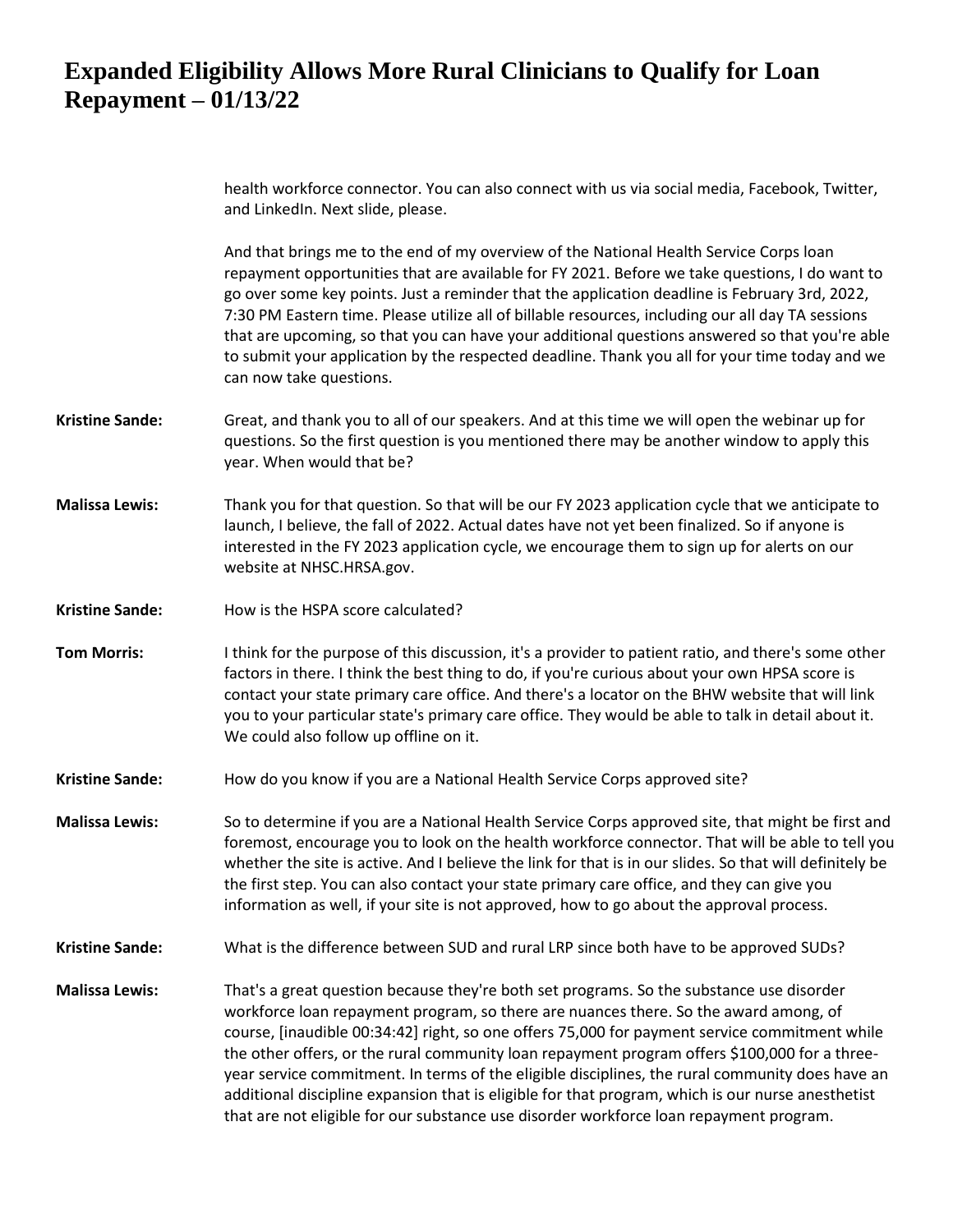|                        | The other difference is that for rural community loan repayment program, you have to be<br>working at a rural substance use disorder facility. And that facility, a rural designation is<br>determined by the RUCA code. So for a substance use disorder workforce loan repayment<br>program, there's no rural qualifier along the site that is applicable to the rural community<br>program. The full difference is that in terms of the funding priority that is leveraged for the rural<br>community loan repayment program. So anyone who's working at a consortium member site<br>that received a grant from the Federal Office of Rural Health Policy, those clinicians receive<br>funding priority. They are first priority for the rural community loan repayment program.                                                                                                        |
|------------------------|-------------------------------------------------------------------------------------------------------------------------------------------------------------------------------------------------------------------------------------------------------------------------------------------------------------------------------------------------------------------------------------------------------------------------------------------------------------------------------------------------------------------------------------------------------------------------------------------------------------------------------------------------------------------------------------------------------------------------------------------------------------------------------------------------------------------------------------------------------------------------------------------|
|                        | That funding priority does not apply to our substance use disorder workforce loan repayment<br>program. So those are the four main areas of differences between the two separate programs.                                                                                                                                                                                                                                                                                                                                                                                                                                                                                                                                                                                                                                                                                                |
| <b>Kristine Sande:</b> | Next question is, is there a limit on how many clinicians can apply at a specific site?                                                                                                                                                                                                                                                                                                                                                                                                                                                                                                                                                                                                                                                                                                                                                                                                   |
| <b>Malissa Lewis:</b>  | No, absolutely no limit. If you are working at a site with all clinicians that are eligible, we highly<br>anticipate that everyone submits an application.                                                                                                                                                                                                                                                                                                                                                                                                                                                                                                                                                                                                                                                                                                                                |
| <b>Kristine Sande:</b> | So there's a question about what is the official definition of rural. I would say that there's many<br>official definitions of rural, but for this particular program, is there an official definition of rural?                                                                                                                                                                                                                                                                                                                                                                                                                                                                                                                                                                                                                                                                          |
| <b>Malissa Lewis:</b>  | So interesting question. I think from the perspective of the National Health Service Corps, we<br>use the RUCA code to determine the rural designation of the sites that are eligible for our rural<br>community when we came in program. But if we had to give an official definition for rural, we<br>will adopt a definition that our Federal Office of Rural Health Policy.                                                                                                                                                                                                                                                                                                                                                                                                                                                                                                           |
| <b>Tom Morris:</b>     | The only thing I would add, this is Tom, is for the purpose of natural service core, the rural urban<br>designation, it really only matters in the context of how we look at the data. You're eligible to<br>apply the core, whether in an urban or rural area. And so it's really a national program. It's just<br>that it's particularly important in rural communities given longstanding workforce recruitment<br>and retention challenges.                                                                                                                                                                                                                                                                                                                                                                                                                                           |
| <b>Kristine Sande:</b> | It looks like there are a couple questions here regarding becoming a qualified site. One about<br>how to receive more information about that process and another about when does the<br>application cycle open to become a site?                                                                                                                                                                                                                                                                                                                                                                                                                                                                                                                                                                                                                                                          |
| <b>Malissa Lewis:</b>  | Sure, and that might be better to rely on my colleagues from the division of external affairs as<br>well for some additional information in the site application cycle, but in order to become a<br>National Health Service Corps approved site that might initiate that request, you can initiate<br>that request through our website. So there's lots of information on the loan repayment website<br>about becoming a National Health Service Corps approved site. Now, if your site is not yet<br>approved, there is very unlikely that you will be able to apply to the FY 2022 application cycle. I<br>do believe that there is a site application cycle that's scheduled for spring of this year, but I'm<br>not 100% sure about that. So I think this might be referred to my colleagues in the division of<br>external affairs, who are on the line to potentially confirm this. |
|                        |                                                                                                                                                                                                                                                                                                                                                                                                                                                                                                                                                                                                                                                                                                                                                                                                                                                                                           |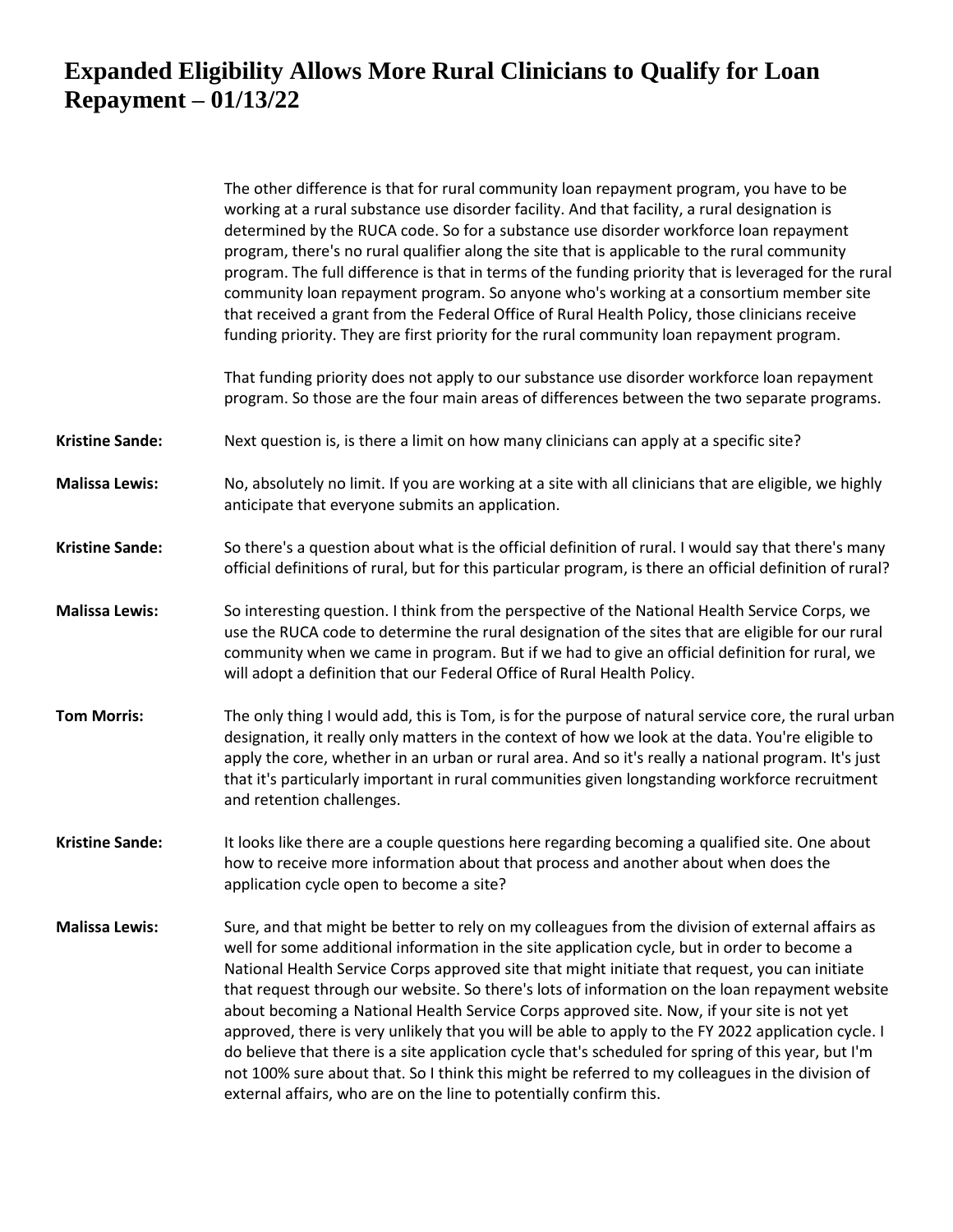| <b>Tom Morris:</b>     | And I'd ask my BHW colleagues. Isn't it around March that the window opens for new site<br>applications? So just to put a finer point on that, we'd like to really help people work through<br>that. So part of it, you got to make sure you know what your HPSA status is. And then the other<br>part of it is complying with the sliding fee scale. For community health centers, that's easy. It's<br>baked into what they do, but for other providers, you're going to have to make sure that you<br>meet those requirements, and there's some interplay. Obviously, if you already have an existing<br>charity policy, you just have to find a way to align those.                                           |
|------------------------|-------------------------------------------------------------------------------------------------------------------------------------------------------------------------------------------------------------------------------------------------------------------------------------------------------------------------------------------------------------------------------------------------------------------------------------------------------------------------------------------------------------------------------------------------------------------------------------------------------------------------------------------------------------------------------------------------------------------|
|                        | The folks at BHW have a fair amount of resources that can help walk you through that. And then<br>they also have field staff that can work with you on particulars to make sure that that's not a<br>barrier.                                                                                                                                                                                                                                                                                                                                                                                                                                                                                                     |
| <b>Kristine Sande:</b> | So there is a question that says, "Would you suggest that the clinician apply versus the<br>organization?" And so just to clarify, both need to apply. The site has to apply to be an approved<br>site, and the clinician needs to apply separately, correct?                                                                                                                                                                                                                                                                                                                                                                                                                                                     |
| <b>Malissa Lewis:</b>  | Yes. So the site has to apply to become an approved site, and then the clinician would apply<br>specifically for one of the loan repayment programs.                                                                                                                                                                                                                                                                                                                                                                                                                                                                                                                                                              |
| <b>Kristine Sande:</b> | Is there an average amount of time that it takes clinicians to complete and submit an<br>application?                                                                                                                                                                                                                                                                                                                                                                                                                                                                                                                                                                                                             |
| <b>Malissa Lewis:</b>  | So it takes an average about three weeks to complete an application. And of course it depends<br>on how much time the clinician commits to actually getting the application submitted. We've<br>seen some clinicians who literally sat down in one day and had their application submitted<br>within 24 hours of starting. And then we see some individuals who've taken the maximum three<br>weeks or even longer. So it really depends on the amount of time that the commission commits<br>to actually having their applications completed and submitted.                                                                                                                                                      |
| <b>Kristine Sande:</b> | So if the facility was not previously approved as a National Health Service Corps site, is it too late<br>for the facility to apply now? So they'd have to wait till the next cycle?                                                                                                                                                                                                                                                                                                                                                                                                                                                                                                                              |
| <b>Malissa Lewis:</b>  | Yes, it would be too late for the facility to apply at this very moment. So they will have to wait<br>for the next open cycle for new site applications, which I believe will be in spring of 2022.                                                                                                                                                                                                                                                                                                                                                                                                                                                                                                               |
| <b>Kristine Sande:</b> | And then can universities be an approved site?                                                                                                                                                                                                                                                                                                                                                                                                                                                                                                                                                                                                                                                                    |
| <b>Malissa Lewis:</b>  | So for purposes of the National Health Service Corps, I do believe that universities can be an<br>approved site as long as they have the outpatient clinics that are attached to their respective<br>universities, and the clinicians that are working there are providing the primary care services in<br>an outpatient capacity. Now, we do have university hospitals that apply to the NHSC sites. As<br>long as they need the general site eligibility criteria, they can be approved, but just know for<br>National Health Service Corps, inpatient facilities are not eligible. So if these universities are<br>applying within university hospitals inpatient only, they definitely would not be eligible. |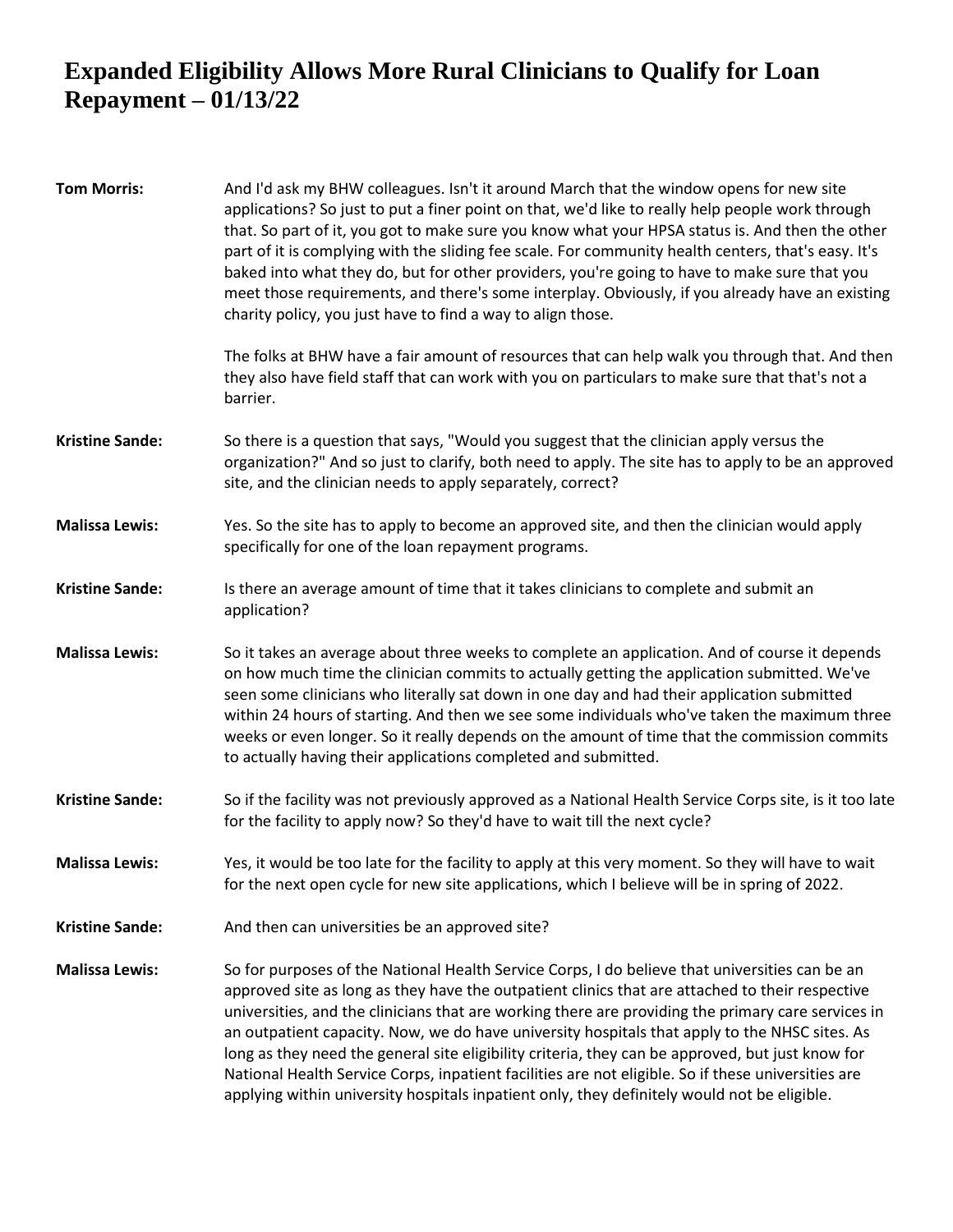| <b>Kristine Sande:</b> | And are Critical Access Hospitals automatically approved sites at this point? And what about<br><b>Rural Health Clinics?</b>                                                                                                                                                                                                                                                                                                                                                                                                                                                                                                                                                                                              |
|------------------------|---------------------------------------------------------------------------------------------------------------------------------------------------------------------------------------------------------------------------------------------------------------------------------------------------------------------------------------------------------------------------------------------------------------------------------------------------------------------------------------------------------------------------------------------------------------------------------------------------------------------------------------------------------------------------------------------------------------------------|
| <b>Malissa Lewis:</b>  | So it's a lot of site questions that I'm definitely not an expert on. I believe we do have a provision<br>for our rural health clinics to have approval while the application cycle is open. I can definitely<br>provide additional information on that if I do my research and get my division of regional<br>operations colleague to confirm that. I believe the other one was critical health?                                                                                                                                                                                                                                                                                                                         |
| <b>Tom Morris:</b>     | I can help answer that one, it is Critical Access Hospitals and they are they're eligible, but they<br>have to apply to be approved as a site. They don't get automatic approval. The RHCs and FQHCs,<br>they qualify for facility designation just by virtue of their designation. CAHs are like other sites.<br>They would have to come in and be approved as a site. And then once approved, a clinician in<br>that Critical Access Hospital would be eligible for loan repayment.                                                                                                                                                                                                                                     |
| <b>Kristine Sande:</b> | Maybe one last question. So if universities are working with residency programs, is loan<br>repayment available to the resident?                                                                                                                                                                                                                                                                                                                                                                                                                                                                                                                                                                                          |
| <b>Malissa Lewis:</b>  | For purposes of the National Health Service Corps loan repayment programs, we only award<br>fully licensed health professionals. So you would've had to complete with your education and<br>training in this case, residency or fellowship training, before you're eligible for the loan<br>repayment program. However, we do have our student to service loan repayment program that<br>do recruit clinicians who are in the last year of training, entering into residency in order to<br>participate in that program. So it's a hybrid between our loan repayment. Sorry, it's a hybrid<br>between our scholarship and the loan payment program where you have to be in the last year<br>of your educational training. |
|                        | Dentist, doctors, nurse practitioners, I believe certified nurse midwives are not eligible for the<br>student to service loan repayment program. So as long as you're in the last year of school, you<br>can apply for that program. Some clinicians are required, such as our medical doctors, are<br>required to complete residency training. Other clinicians can go straight to service. So there is<br>one program that we currently have that can accommodate residents for loan repayment.                                                                                                                                                                                                                         |
| <b>Kristine Sande:</b> | Looking over at the chat, it looks like maybe there's some confusion still about the Rural Health<br>Clinic eligibility for the program. So, Tom, did you want to verbally say what you just typed?                                                                                                                                                                                                                                                                                                                                                                                                                                                                                                                       |
| <b>Tom Morris:</b>     | Again, I defer to the BHW, of course. I mean, I think you get a facility HPSA, which I think the<br>facility HPSA qualifies you, but it leaves you with a score of zero, unless you submit additional<br>data to show the degree of under service. So what I've always told people is even if you have a<br>facility HPSA, go ahead and work with your PCO. See if you're in a full county, a partial, low<br>income HPSA, because you'll get points with each of those. And the more points you have, the<br>more underserved you are, the more likely you are to qualify.                                                                                                                                               |
| <b>Kristine Sande:</b> | So, one very last question. So it says, "My hospital is an approved site and operates other Rural<br>Health Clinics. Does the hospitals recognition cover the Rural Health Clinics?                                                                                                                                                                                                                                                                                                                                                                                                                                                                                                                                       |